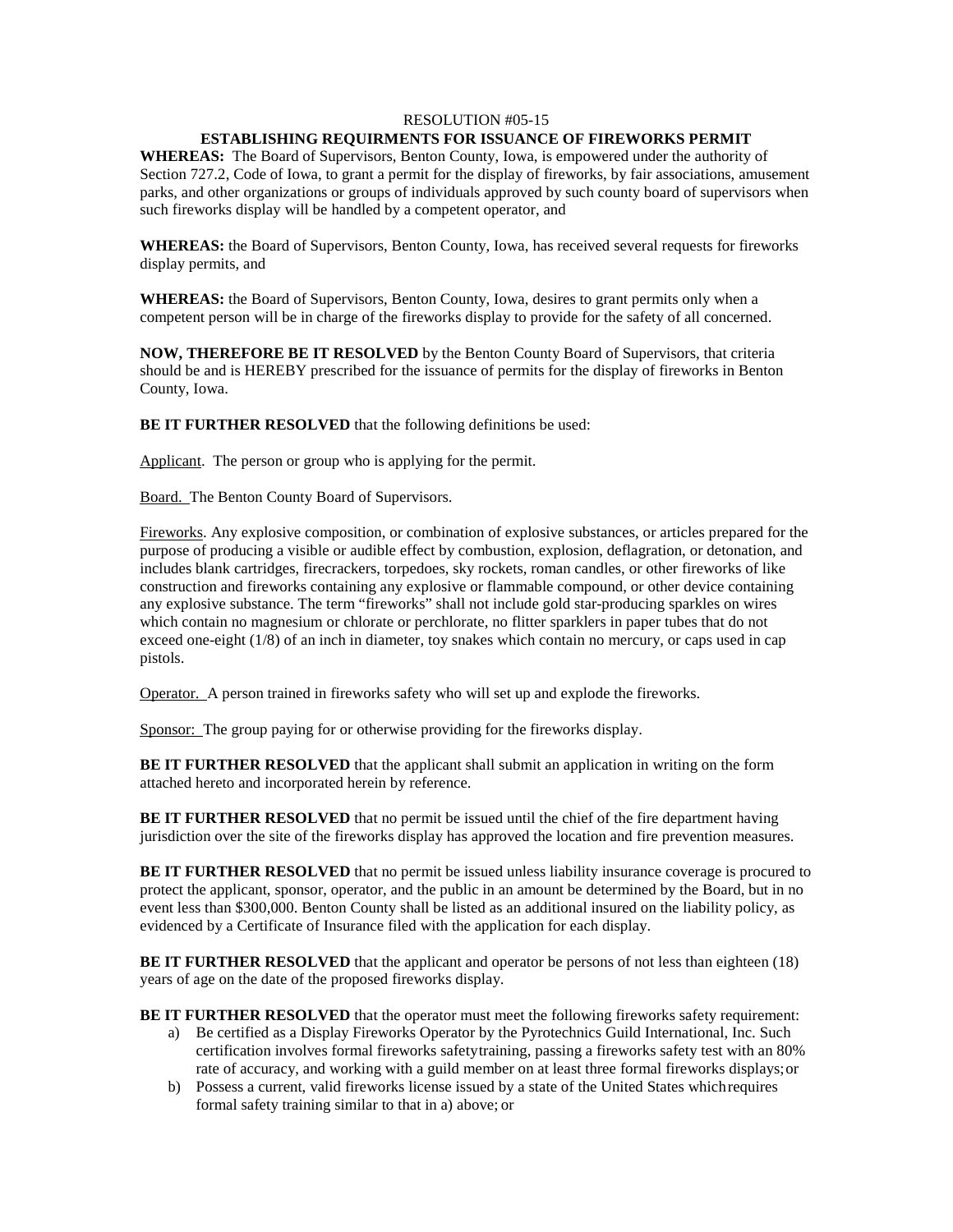c) Demonstrate an equivalent degree of formal fireworks safety training and experience to the satisfaction of the Board.

**BE IT FURTHER RESOLVED** that any fireworks that remain unexploded after the display shall be immediately disposed of or removed for storage or disposal in a safe manner by the operator who, upon the conclusion of the display, shall make a complete and thorough search for any unexploded fireworks or fuses thereof which have not exploded or functioned.

**BE IT FURTHER RESOLVED** that the Benton County Sheriff or his or her designee may suspend any permit issued pursuant to this resolution should he or she determine that the health, safety, and/or welfare of the public requires the suspension, or should the applicant and/or operator fail to meet or follow the safety qualifications as set out in this resolution. Dated this  $24<sup>th</sup>$  day of June, 2005.

### RESOLUTION #11-49 AMENDING RESOLUTION #05-15 ESTABLISHING REQUIREMENTS FOR ISSUANCE OF FIREWORKS PERMIT

WHEREAS, the Benton County Board of Supervisors adopted Resolution #05-15, Establishing Requirements for Issuance of Fireworks Permit, on June 24, 2005; and

WHEREAS, the Board of Supervisors desires to amend said resolution to restrict the hours of displays to prohibit displays between the hours of 12:00 a.m. and 7:00 a.m.,

NOW THEREFORE BE IT RESOLVED by the Benton County Board of Supervisors to amend Resolution #05-15, Establishing Requirements for Issuance of Fireworks Permit to add the following:

All permits issued under this resolution are not valid between the hours of 12:00 a.m. and 7:00 a.m.

All other parts of the original resolution adopted on June 24, 2005, remain in full force and effect.

Dated this  $2^{nd}$  day of August 2011.

Ronald R. Buch, Chairman

David Vermedahl

ATTEST:

Jill Marlow, Benton County Auditor

#### RESOLUTION #17-40 AMENDING RESOLUTION #05-15 ESTABLISHING REQUIREMENTS FOR ISSUANCE OF FIREWORKS PERMIT

**WHEREAS**, the Benton County Board of Supervisors adopted Resolution #05-15, Establishing Requirements for Issuance of Fireworks Permit, on June 24, 2005; and

**WHEREAS**, the Board of Supervisors desires to amend said resolution to increase the liability insurance coverage amount from \$300,000 to \$1,000,000,

**WHEREAS**, the Board of Supervisors would like to add that automatic suspension of permit for the use of fireworks when a fire ban is in effect and;

**NOW THEREFORE BE IT RESOLVED** by the Benton County Board of Supervisors to amend Resolution #05-15, Establishing Requirements for Issuance of Fireworks Permit to add the following:

To increase the liability insurance coverage amount from not less than \$300,000 to not less than \$1,000,000. An automatic suspension of permit for use of fireworks when a fire ban is in effect.

All other parts of the original resolution adopted on June 24, 2005, and amendments made after remain in full force and effect.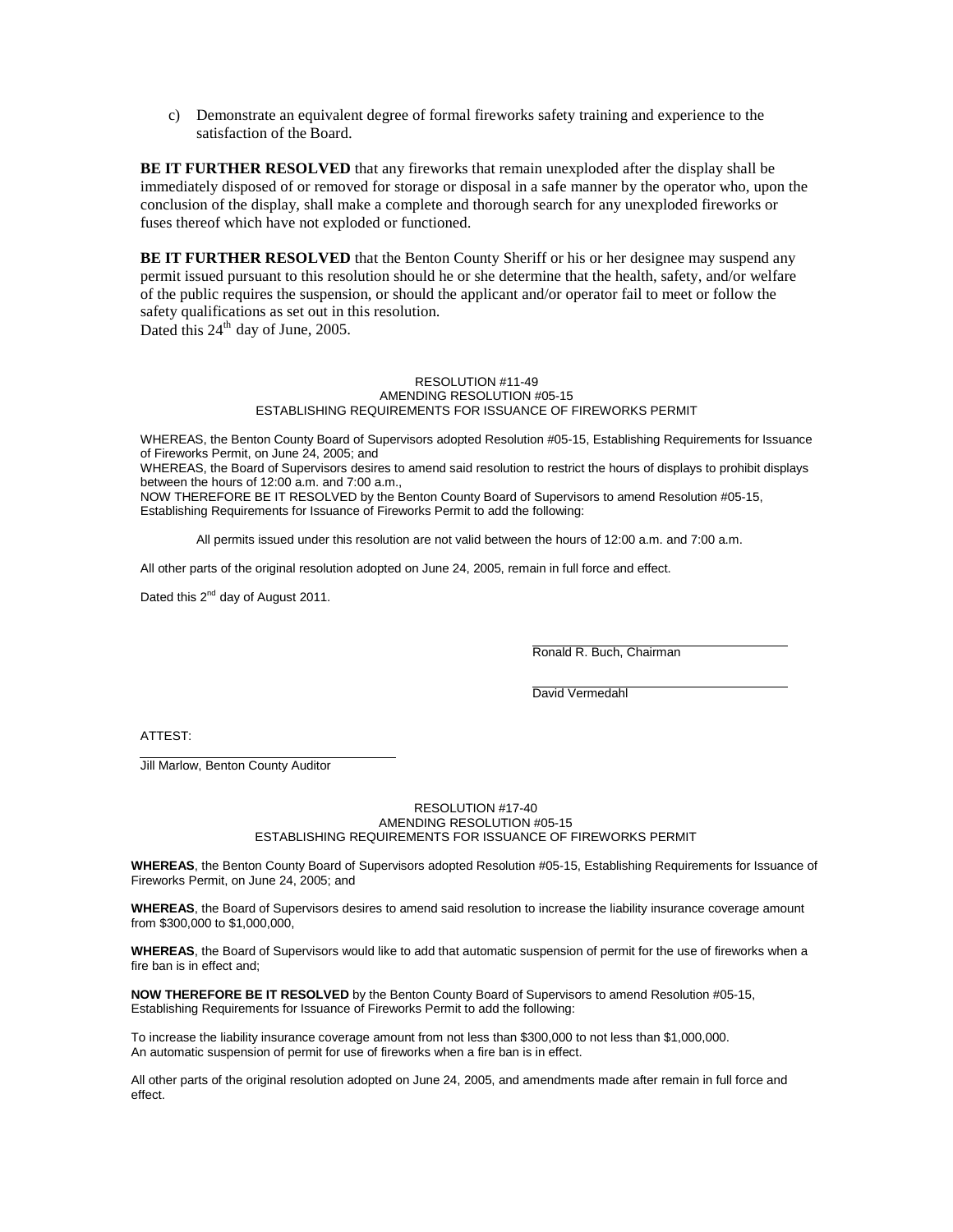Adopted this 13th day of June, 2017.

Todd A. Wiley, Chairman

\_\_\_\_\_\_\_\_\_\_\_\_\_\_\_\_\_\_\_\_\_\_\_\_\_\_\_\_\_\_\_\_\_\_\_\_

\_\_\_\_\_\_\_\_\_\_\_\_\_\_\_\_\_\_\_\_\_\_\_\_\_\_\_\_\_\_\_\_\_\_\_\_ Rick Primmer

\_\_\_\_\_\_\_\_\_\_\_\_\_\_\_\_\_\_\_\_\_\_\_\_\_\_\_\_\_\_\_\_\_\_\_\_ Gary Bierschenk

ATTEST:

Hayley Rippel, Benton County Auditor

\_\_\_\_\_\_\_\_\_\_\_\_\_\_\_\_\_\_\_\_\_\_\_\_\_\_\_\_\_\_\_\_\_\_\_\_\_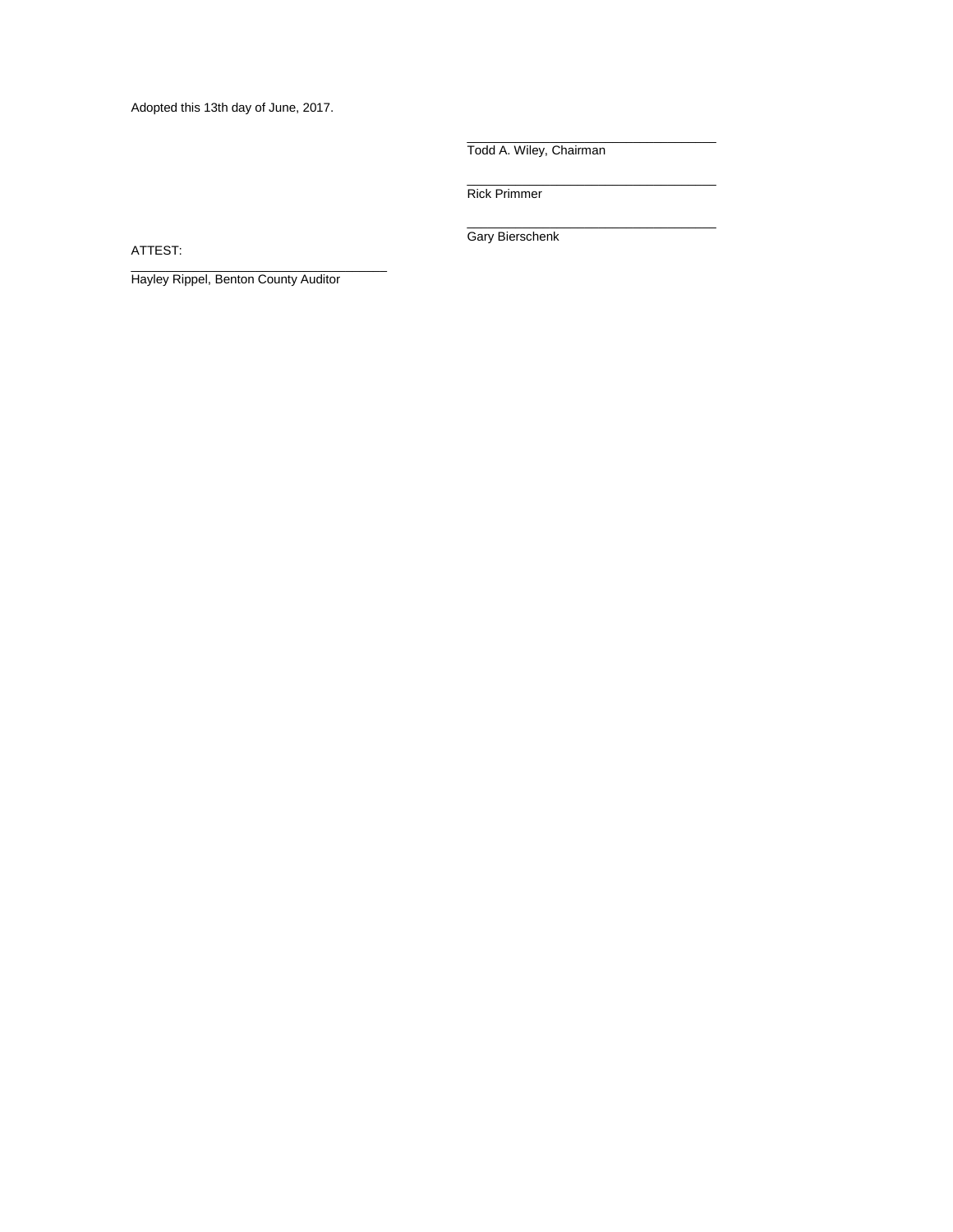# **APPLICATION FOR FIREWORKS PERMITS**

|                                         | To: Benton County Board of Supervisors, 111 East 4th St., Vinton, Iowa 52349                                                                                                                                                                                                                                                                                                                                                                                                                                                                              |  |
|-----------------------------------------|-----------------------------------------------------------------------------------------------------------------------------------------------------------------------------------------------------------------------------------------------------------------------------------------------------------------------------------------------------------------------------------------------------------------------------------------------------------------------------------------------------------------------------------------------------------|--|
|                                         | Phone https://www.facebook.com/                                                                                                                                                                                                                                                                                                                                                                                                                                                                                                                           |  |
|                                         | Address: No. 2014 19:30: Address: No. 2014 19:30: 20:30: 20:30: 20:30: 20:30: 20:30: 20:30: 20:30: 20:30: 20:30: 20:30: 20:30: 20:30: 20:30: 20:30: 20:30: 20:30: 20:30: 20:30: 20:30: 20:30: 20:30: 20:30: 20:30: 20:30: 20:3                                                                                                                                                                                                                                                                                                                            |  |
|                                         |                                                                                                                                                                                                                                                                                                                                                                                                                                                                                                                                                           |  |
|                                         | Sponsor: Sponsor:                                                                                                                                                                                                                                                                                                                                                                                                                                                                                                                                         |  |
|                                         | Address: Note that the contract of the contract of the contract of the contract of the contract of the contract of the contract of the contract of the contract of the contract of the contract of the contract of the contrac                                                                                                                                                                                                                                                                                                                            |  |
| Date of Display                         |                                                                                                                                                                                                                                                                                                                                                                                                                                                                                                                                                           |  |
|                                         | Date of Aerial Salutes (limited)                                                                                                                                                                                                                                                                                                                                                                                                                                                                                                                          |  |
|                                         | Aerial salutes are allowed for a one (1) hour maximum between hours of 11:00 a.m. and 5:00 p.m. (daylight)<br>and for a three $(3)$ hours maximum (evening) not to go past $11:00$ p.m.                                                                                                                                                                                                                                                                                                                                                                   |  |
| are prohibited during this time.<br>1.  | that time is in violation of Iowa Law. Ending times may be adjusted by the Supervisors when<br>approving the permit. Permits are not valid between the hours of 12:00 a.m. and 7:00 a.m. ** Displays<br>Fireworks Operator License from another state (attach current copy)<br>Pyrotechnics Guild International, Inc. certification (attach current copy)<br>Other formal fireworks safety training. Please specify and attach copies of any                                                                                                              |  |
| documents that support your statements: |                                                                                                                                                                                                                                                                                                                                                                                                                                                                                                                                                           |  |
|                                         | Certificate of Insurance attached naming Benton County as additional insured: _____________________<br>Fire Prevention Measures:                                                                                                                                                                                                                                                                                                                                                                                                                          |  |
| Fire Chief:                             | I approve of the location and fire prevention measures for this Fireworks display:<br>Date                                                                                                                                                                                                                                                                                                                                                                                                                                                                |  |
|                                         | I hereby affirm that I have read the Benton County Fireworks Permit Resolution #05-15 and amendments<br>and; that I understand the Resolution's terms; that no person shall handle or explode Fireworks while under<br>the influence of alcohol, narcotics, or drugs which could adversely affect judgment, movements, or<br>stability; that no persons will set up or explode Fireworks who is not 18 and qualified as set out above or<br>who is not under the direct supervision of the Operator; that the Operator will conduct a thorough search for |  |

who is not under the direct supervision of the Operator; that the Operator will conduct a thorough search for any unexploded Fireworks or fuses; that any unexploded Fireworks will be stored or disposed of in a safe manner; and that the Sponsor, Operator, and I will follow its terms and the laws of the State of Iowa.

Further, I specifically agree to protect, defend, and hold Benton County, its officers and employees, and the Fire Chief who signs this application harmless from any and all damages or claims for damages that might arise or accrue by reason of the granting of the permit for which I am applying.

Signature of Applicant Date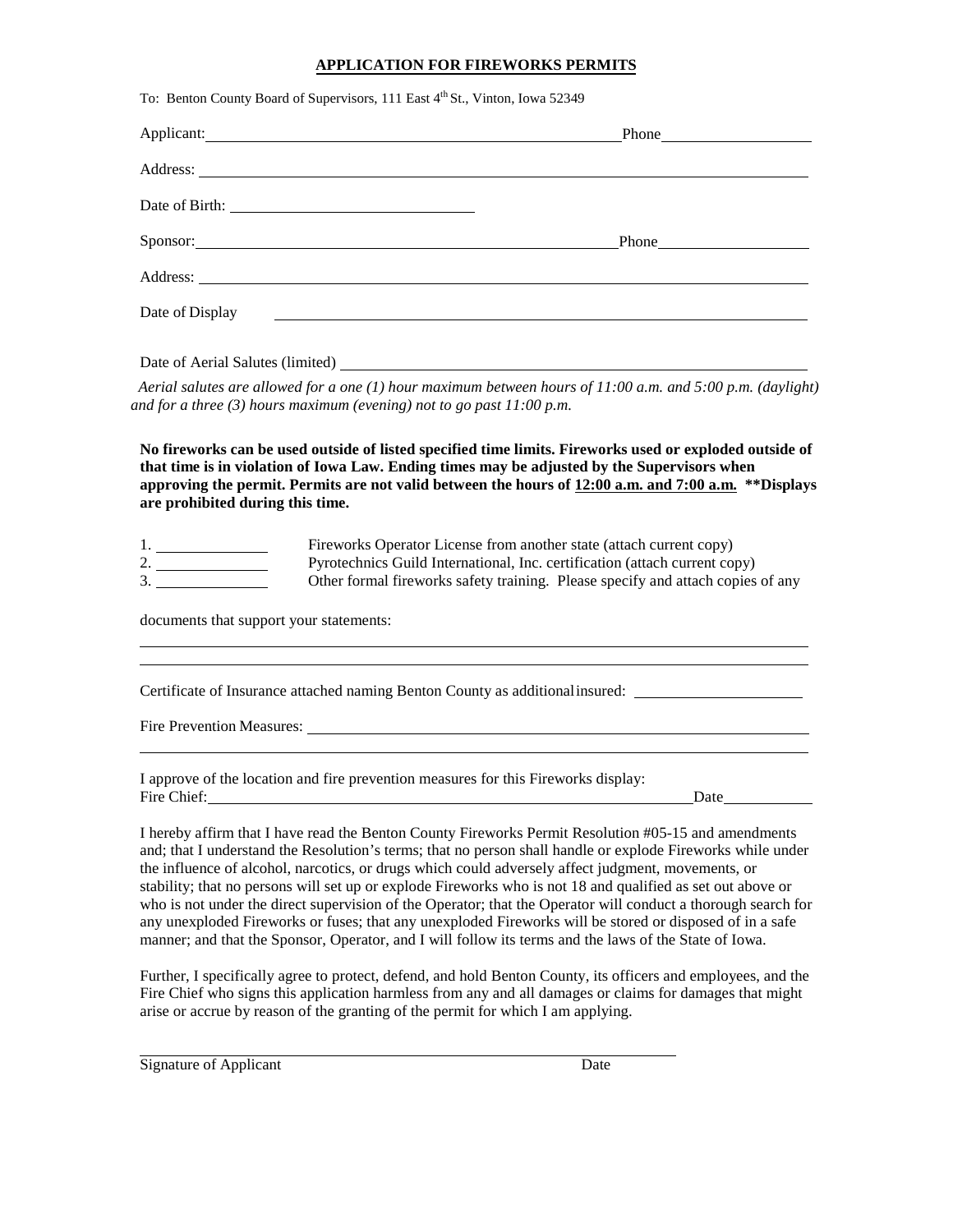The Benton County Board of Supervisors approves this Application on this \_\_\_\_\_\_\_\_ day of  $, 20$   $.$ 

By

Chairman, Benton County Board of Supervisors